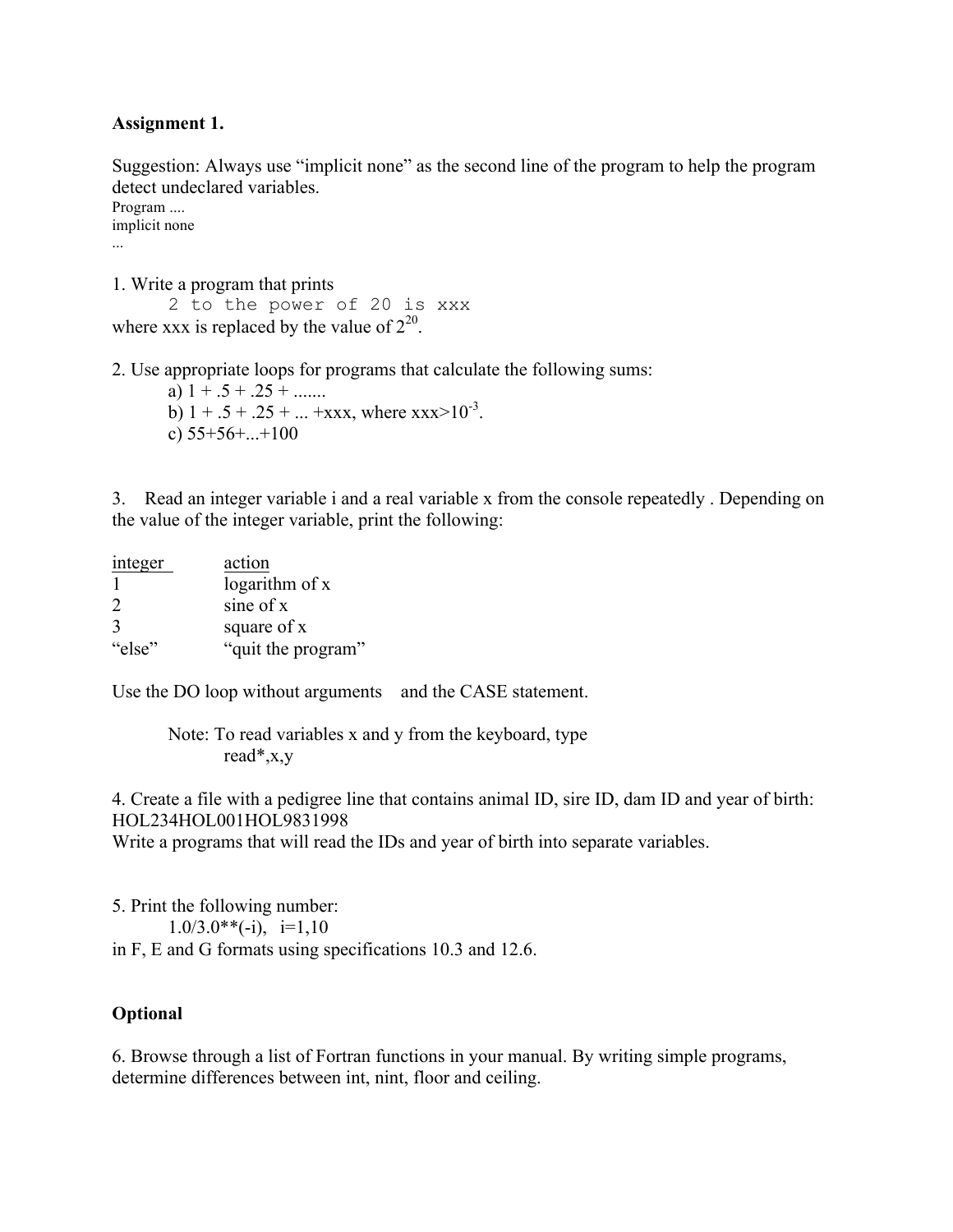7. Write a program that

- reads an alphanumeric variable of length up to 10,

- for each character of that variable, writes a numeric equivalent of that character. The numeric equivalent of character c is ichar(c).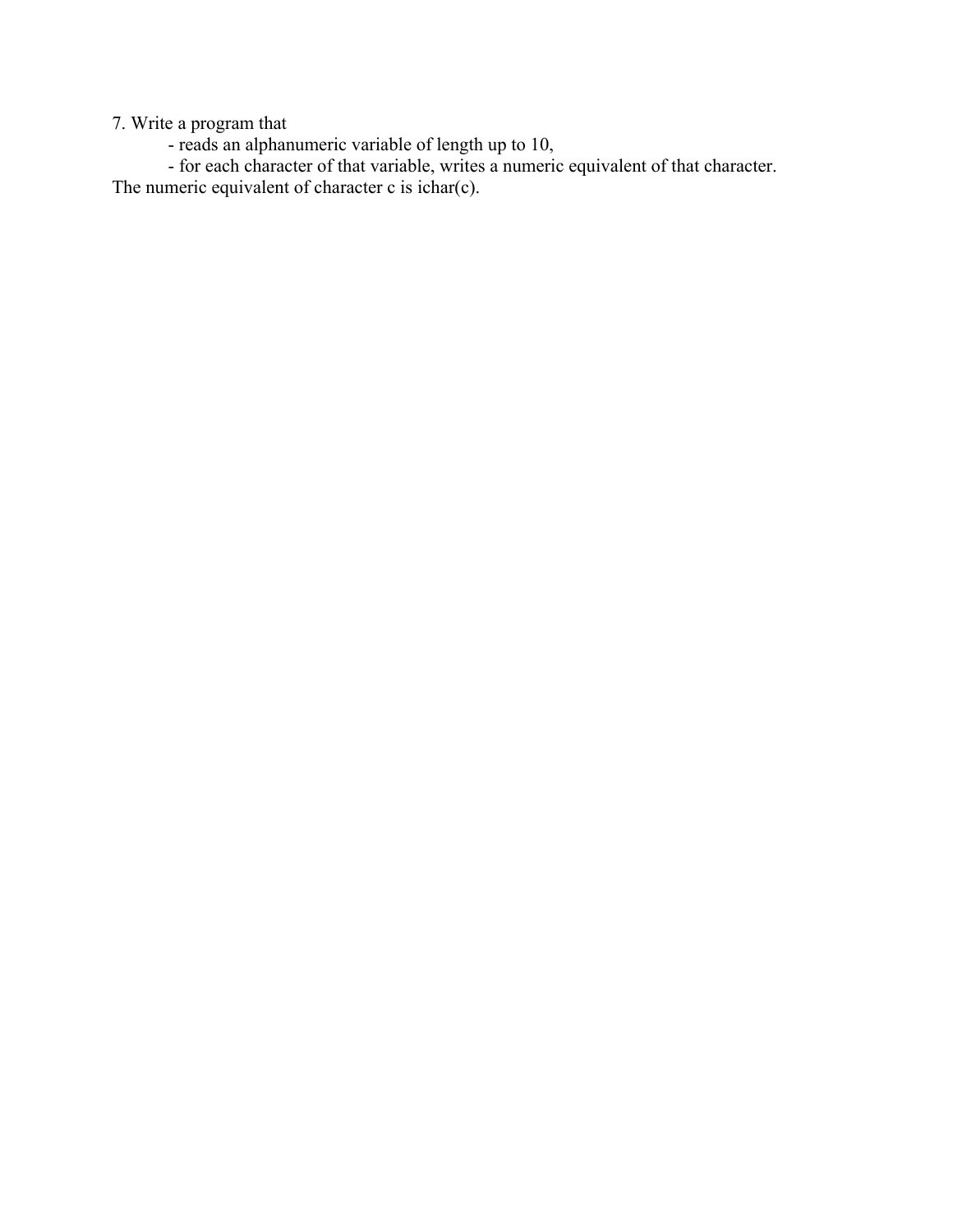#### **Assignment 2.**

1. Set matrices A and B to:

$$
A = \begin{bmatrix} 12 \\ 35 \end{bmatrix}, B = \begin{bmatrix} 31 \\ 48 \end{bmatrix}
$$

Calculate C=A\*B as matrix multiplication using loops and matmul. Print. Do results differ?

Write the sum of A as a whole, along dimension 1, and along dimension 2.

Print the first column of A.

Count how many numbers in A+B are larger than 5 and compute their sum; do not use any loop.

2. Initialize matrix  $x(100,100)$  to  $x_{ii}=100*$  i+j-1. Create an internal function

tr(n,m) = m ∑  $\sum_{i=n} X_{ii}$ and calculate  $tr(1,10)$  and  $tr(90,100)$ .

3. In the following data (to be read from a file), a line containing the dimensions of a 2-dimensional matrix is followed by the data values of this matrix.

Create the file above. Write a program using the dynamic memory allocation that will:

a) read the dimension b) allocate a real matrix with the given dimensions c) read that matrix d) print that matrix e) deallocate the matrix

f) continue until the end of file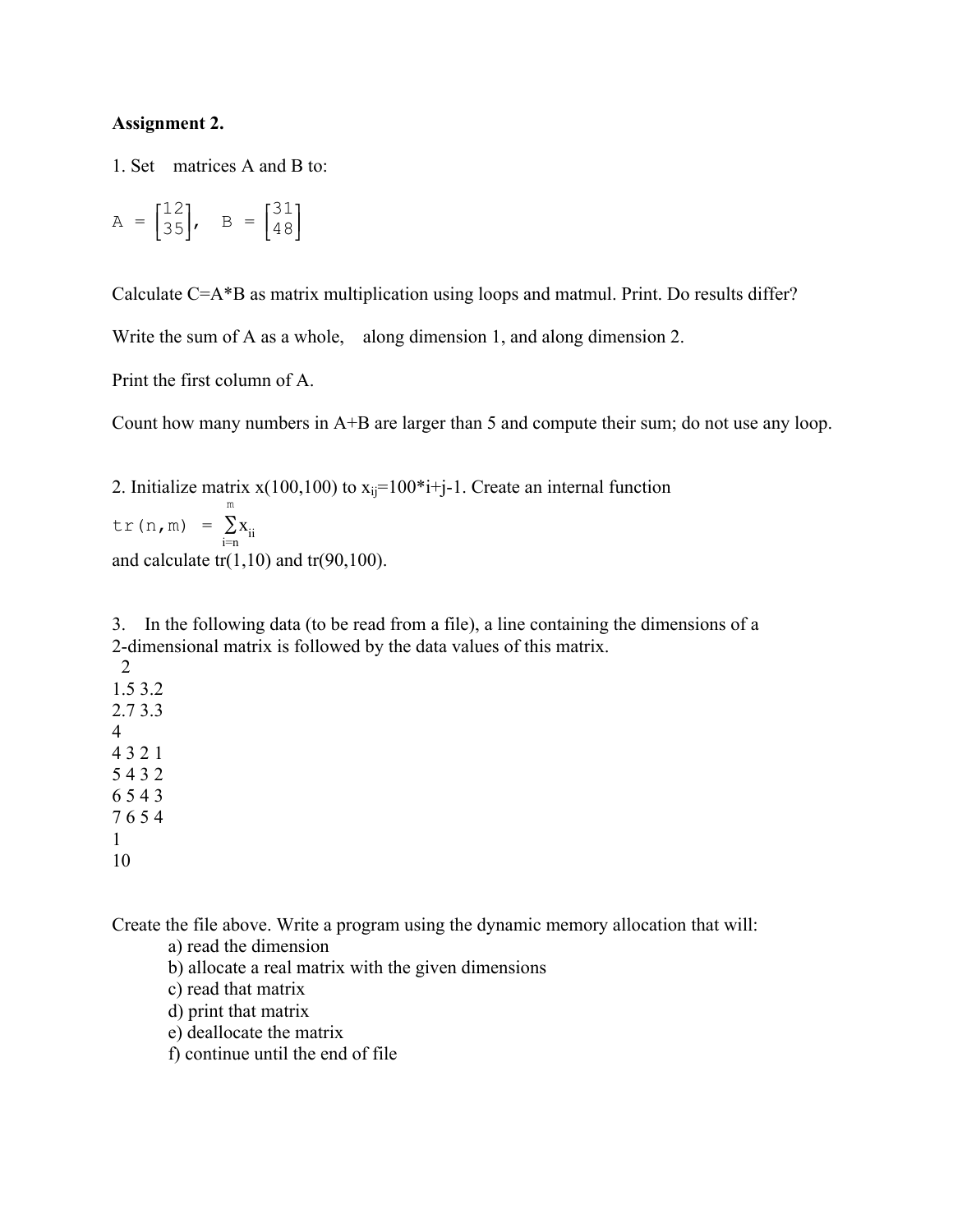4. Create a vector x of 100,000 reals and initialize x(i)=i+1.0/3.0. Store it in files in two formats:

a) formatted

b) unformatted

Then read the files and accumulate the sums. Compare timings of either reading using the CPU\_TIME subroutine.

Close files with options to delete them.

5. Write to file the following:

1 : printed 1 number(s)  $1\ 2$ : printed  $2$  number(s) ... 1 2 3 4 5: printed 10 number(s)

without using more than 2 write statements. Use clause ADVANCE='NO'.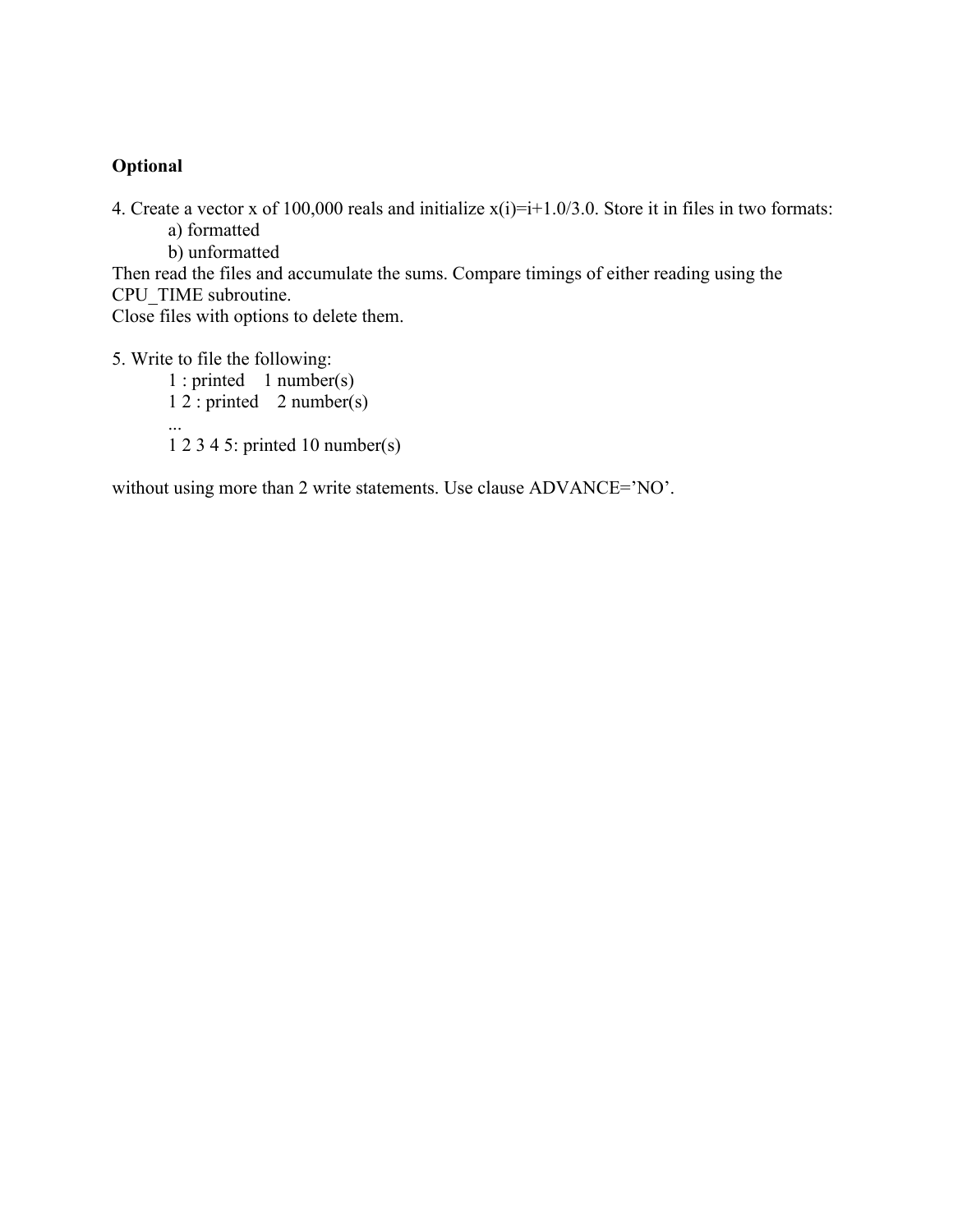## **Assignment 3.**

1. Read descriptions of array functions. Create examples for: maxval, maxloc, pack, reshape, size and unpack.

2. Let A and b be:

 $A = \begin{bmatrix} 1 & 1 & 1 \\ 1 & 1 & 1 \\ 1 & 1 & 1 \end{bmatrix}$  $\begin{bmatrix} 12 \\ 35 \end{bmatrix}$ , b =  $\begin{bmatrix} 1 \end{bmatrix}$  $\begin{bmatrix} 5 \\ 11 \end{bmatrix}$ 

Write a function that calculates the quadratic form: b'Ab. Make this function:

a) internal,

b) module

3. Write a function that calculates a sample from a pseudo-normal distribution using a formula: 12

$$
\sum_{i=1} u_i - 6, \quad u_i \sim UN(0,1)
$$

Samples from the  $UN(0,1)$  distribution are generated by subroutine random number().

Write a subroutine that, given a vector with samples, calculates mean and SD

Write a program that asks for a number of samples to be generated, generates those samples from a)  $UN(0,1)$  and b)  $N(0,1)$ , and then calculates their mean and SD.

4. Modify function that generates normal samples to accept parameters for mean and variance. Make this parameters optional with default mean=0 and variance=1.

# **Optional**

5. Write a subroutine printnice  $r(x,n)$ , that will print a real matrix  $x(n,n)$  with nicely aligned columns.

6. Modify function printnice

- a) putting it in a module as an internal procedure
- b) eliminating the n argument
- a) adding an optional argument, which is format for one line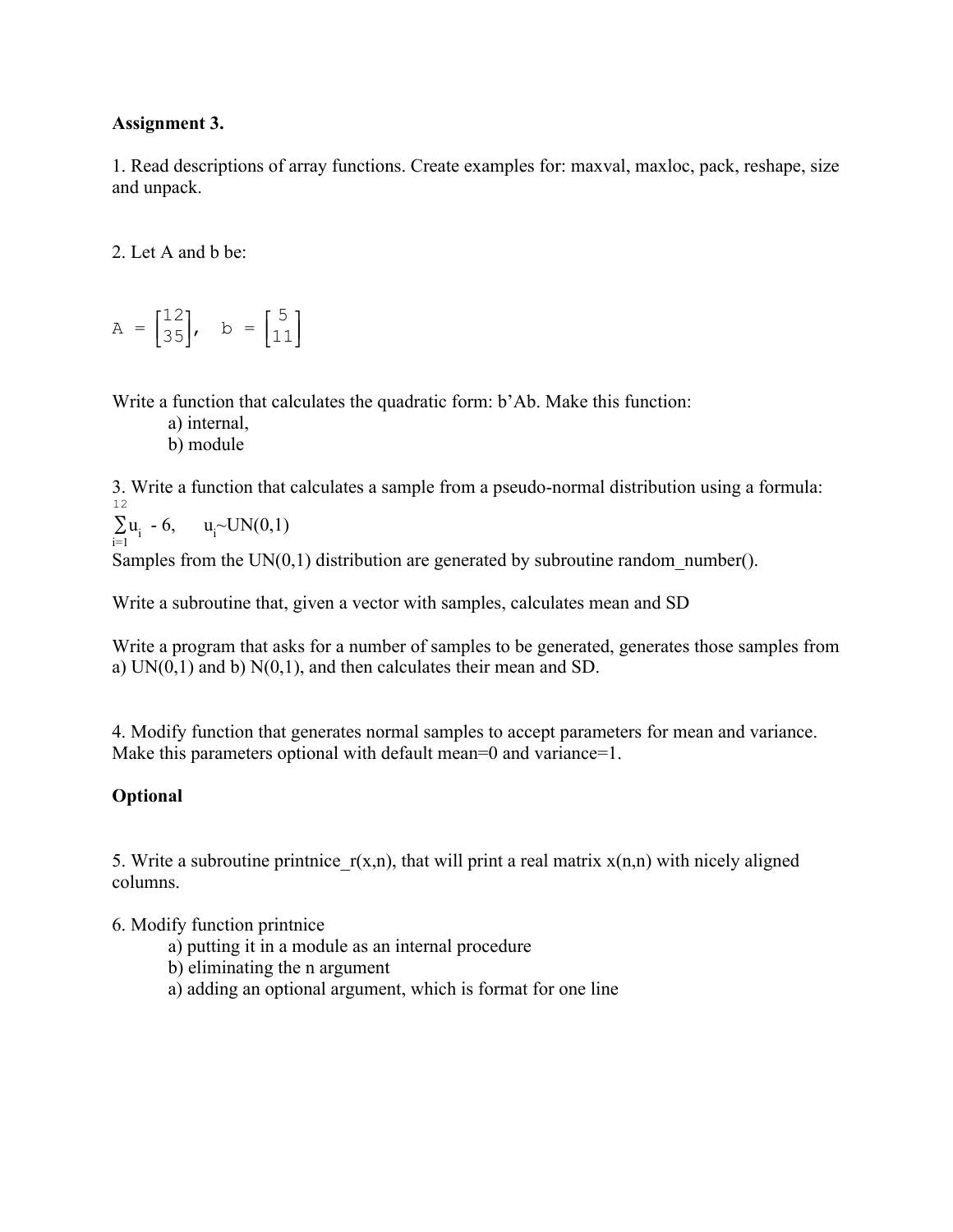## **Assignment 4.**

1. Write subrouties printnice int and printnice real that print real and integer matrices. Overload so that printnice prints both. Test.

2. Write Makefile to compile.

## **Optional**

3. The program contains the data on animals in structure animal. Create a subroutine that given a variable of type animal will print the information on that animal.

```
module animals
type calf
   character (10): id
    integer :: year_of_birth
    character:: sex
end type
end module
```

```
program registration
use animals
implicit none
type (calf): a,b,c
```

```
a=calf('small',1997,'M')
! b is also a male born in 1997 but has a different name
b=ab%id='large'
```
Write subroutine print am that prints ID, year of birth and sex, with syntax as below:

call print  $am(a)$ call print  $am(b)$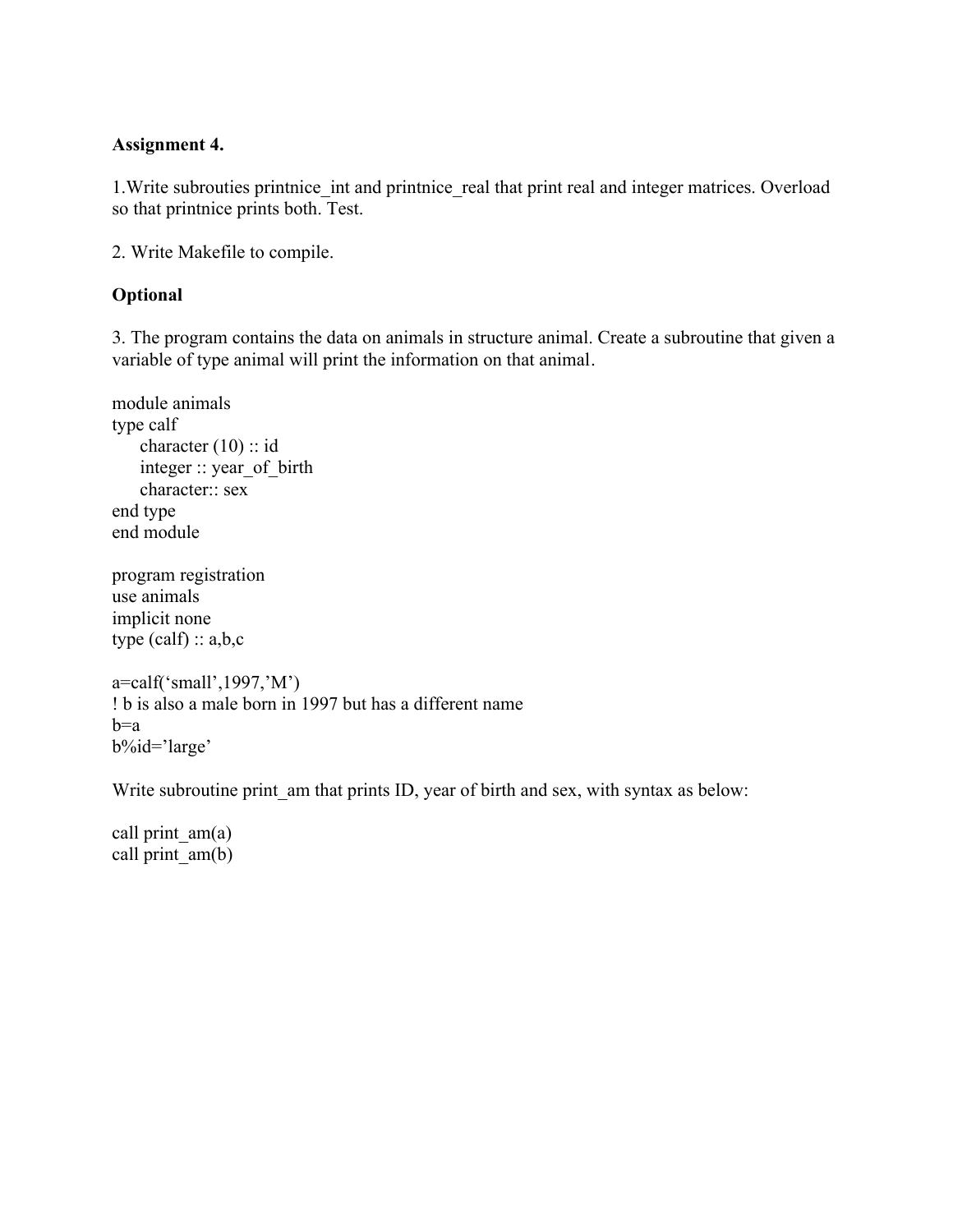4. This assignment tests data structures for sparse vectors, operations on data vectors, and operator overloading. All definitions and procedures need to reside in module sparse vec. Write: a) data structure for sparse vector

b) subroutine that creates sparse vector from a dense vector

c) subroutine that prints a sparse vector

d) subroutine that multiplies two sparse vectors.

Provide interface to c) with "=" operator Provide interface to d) with "+" operator

To the last assignment, add interfaces to "+" and "\*" that allow to add or multiply sparse vector by a regular vector.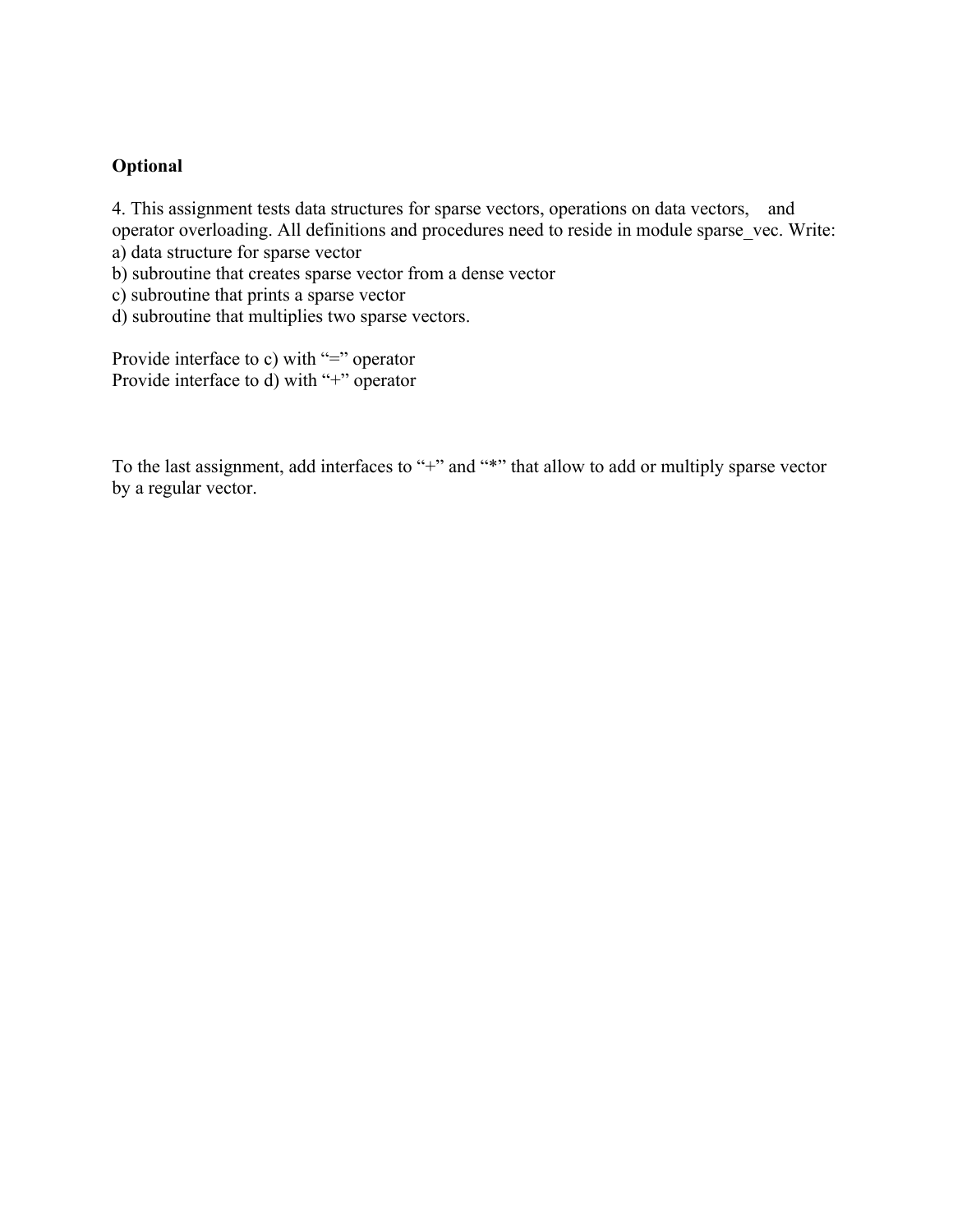#### **Assignment** 5.

1. Run program lsq.f90. This program with related data sets can be found in directory listed on board. Modify the program so that it can read a parameter file containing: name of data file, number of effects and number of levels. The parameter file could contain the following:

| data pr1 | Iname of the data file           |
|----------|----------------------------------|
| 2        | Inumber of effects               |
| 23       | Inumber of levels for each trait |

### 2. Apply the modified program to:

- a) the original data
- b) the data as below

| management     | animal         | treatment      | record |
|----------------|----------------|----------------|--------|
| 1              | 1              | 1              |        |
|                | 12             |                |        |
|                | 2              | $\overline{2}$ |        |
|                | 14             |                |        |
| 1              | 3              | 1              |        |
|                | 13             |                |        |
| $\overline{2}$ | $\overline{3}$ | 1              |        |
|                | 16             |                |        |
| $\overline{2}$ | $\overline{2}$ | $\overline{2}$ |        |
|                | 18             |                |        |
| 3              | $\overline{4}$ | 1              |        |
|                | 15             |                |        |
| 3              | $\overline{3}$ | $\overline{2}$ |        |
|                | 16             |                |        |
| 3              | $\overline{2}$ | $\overline{2}$ |        |
|                | 19             |                |        |

#### **Optional**

3. Think how the parameter file can be simplified so that the number of effects is not given, i.e., the above parameter file simplifies to:

| data pr1 | Iname of the data file                                         |
|----------|----------------------------------------------------------------|
| 23       | Inumber of levels for each trait; defines the number of traits |

*hint:when the reading is unsuccessful, for example because of too few numbers, the variable associated with iostat becomes* ≠*0.* 

4. Examine differences between lsq.f90 and lsqmt.f90. Run the latter. Change  $R_0$  to these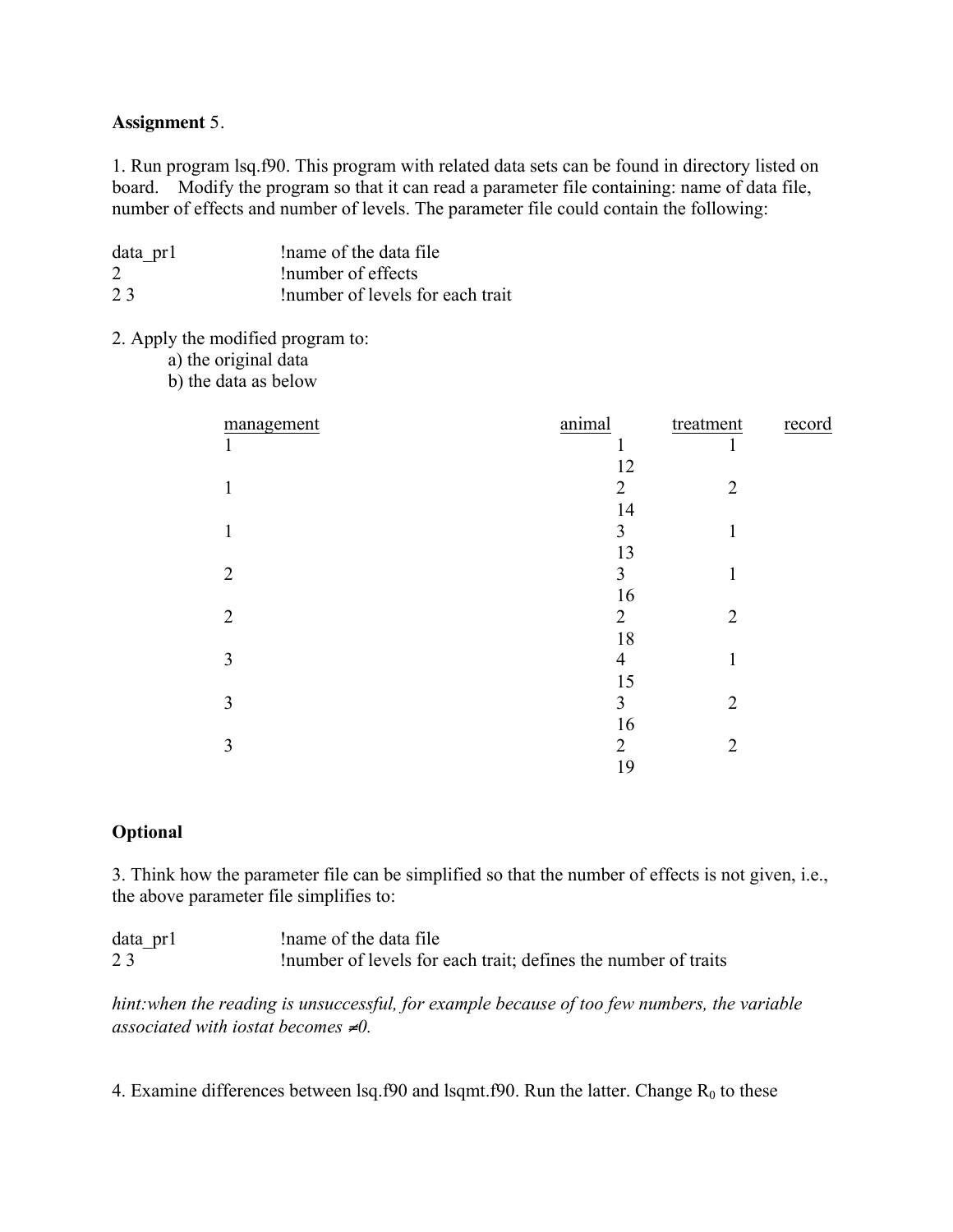matrices:

$$
R_0 = \begin{bmatrix} 10 \\ 02 \end{bmatrix}, \quad \begin{bmatrix} 10 & 0 \\ 0 & 20 \end{bmatrix}
$$

and compare solutions. Should they be different?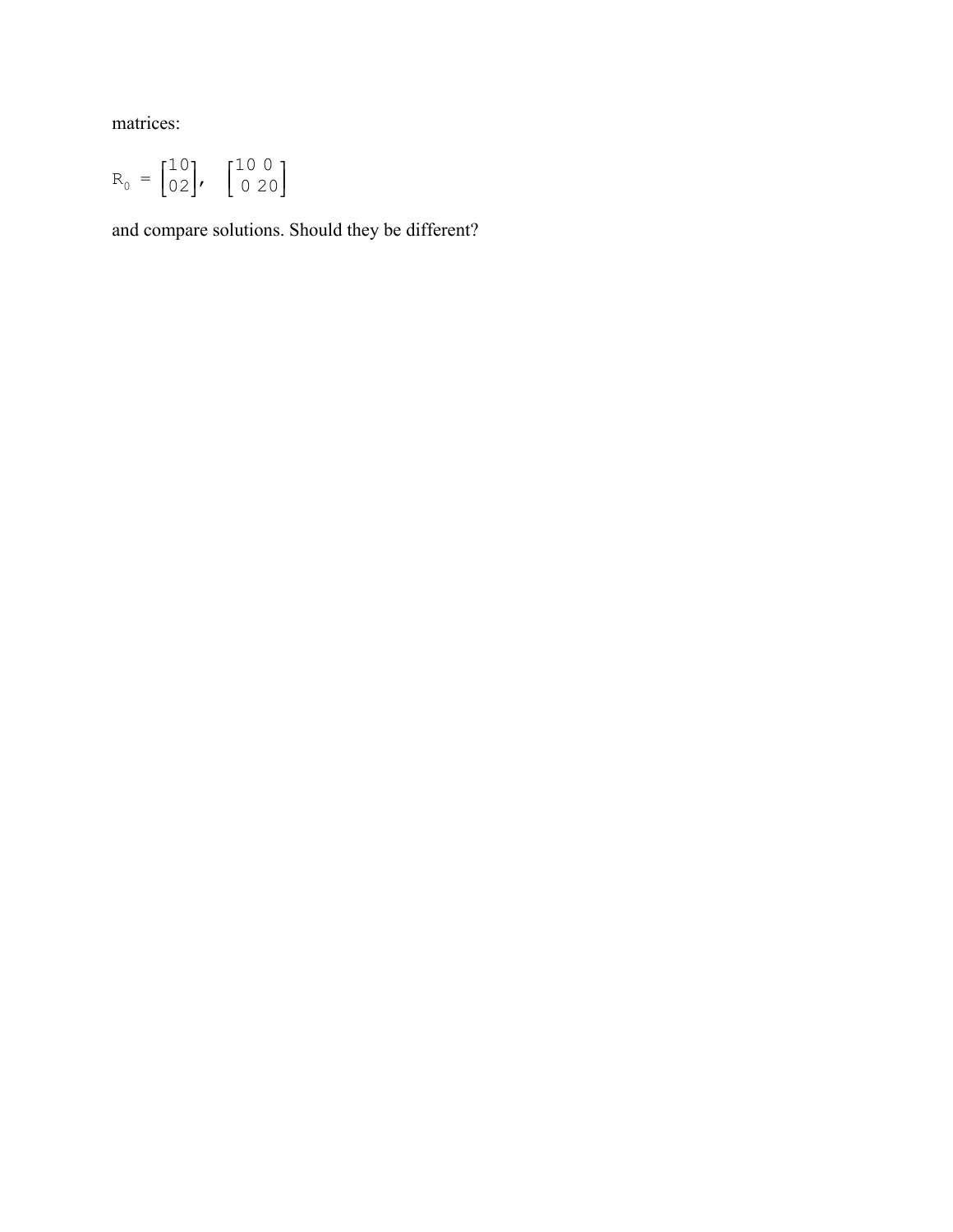#### **Assignment** 6.

1. Write a program that creates the inverse of the animal relationship matrix. Use the following pedigree:

| animal sire | dam |  |
|-------------|-----|--|
|             |     |  |
|             |     |  |
|             |     |  |
|             |     |  |

2. Incorporate the program above in lsq.f90. Run it with data of the yesterday's assignment and pedigrees as above assuming var(e)=**I**10 and var(animal)=

a) **I**2. b) **A**2

Compare solutions.

*Hint: Either add contributions within the program or create A separately and add as a matrix*

3. Modify parameters in blup.f90 to support the same models as above. Compare solutions. Estimable functions should be identical.

## **Optional**

4. Modify parameters in blup.f90 for a maternal model using parameters from 2b. Possibly compare solutions against another program. *Hint: If the dam is not identified, create a phantom dam.* 

## **Very hard**

5. In 3, make management autocorrelated with var(management)=5 and  $p=8$ . Then, vary the autocorrelation to 0.98 and 0.9 and compare solutions for the management effects.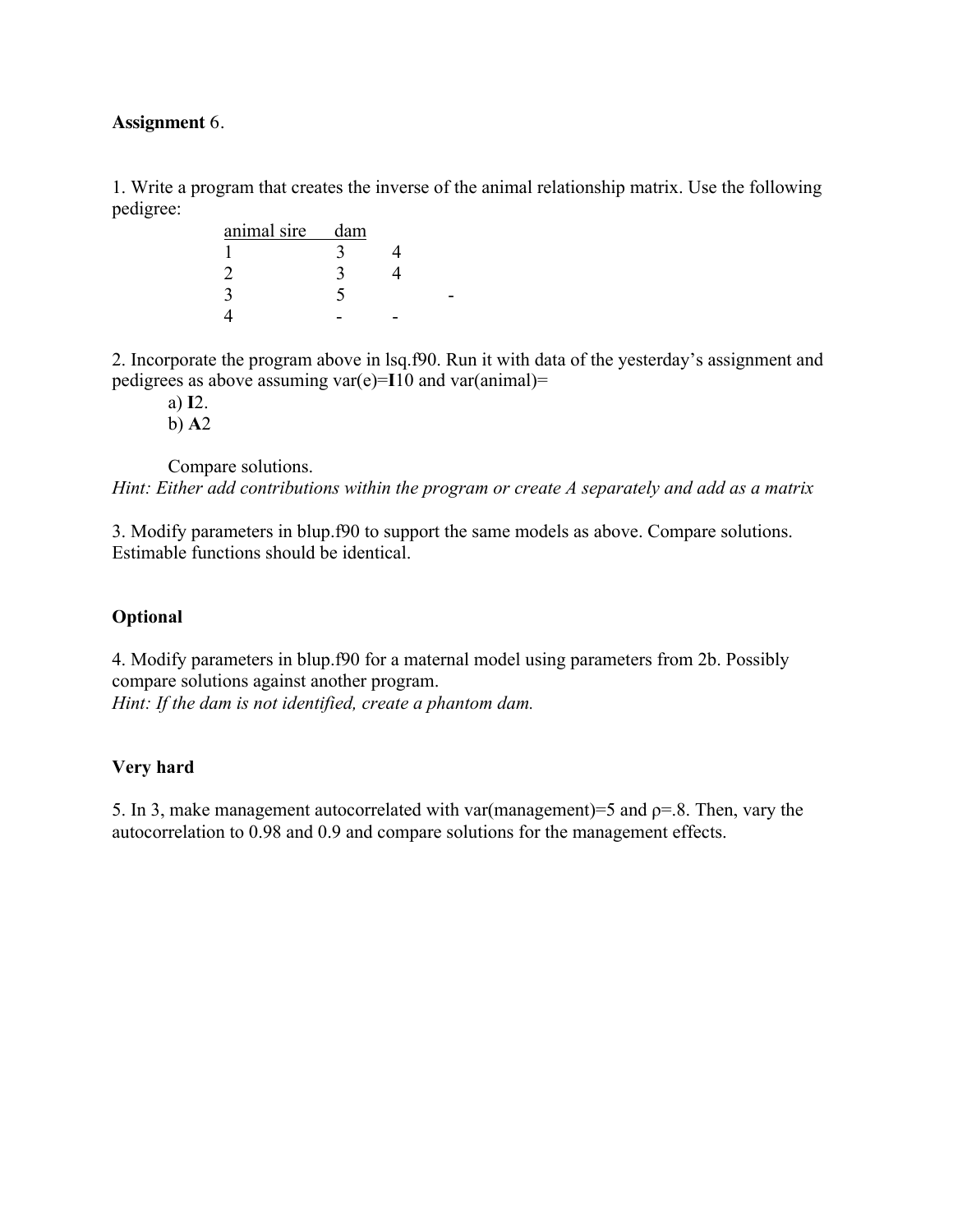## **Assignment 7**

### **DENSEOP**

1. This assignment involves module DENSEOP, which is described at http://nce.ads.uga.edu/wiki/doku.php in modules. An example of the use of this module is in directory testdense of a course directory. Because of complexity, the program inside the directory needs to be compiled by the command:

make

For make to work, copy file Makefile as well as all the other files from the same directory. Examine contents of kind.f90 lapack90r.f90 denseop.f90. They are in directory /work/course2014/f90progs/libs.

Consider the following system of equations Ax=b:

| [363018] |  | 150  |  |
|----------|--|------|--|
| 304123   |  | 181  |  |
| 182314   |  | 1106 |  |

Using dense matrix module DENSEOP and precision (r8):

a) calculate Cholesky decomposition A=LL' and check its correctness by matrix multiplication,

b) calculate eigenvalues and eigenvectors: A=VDV, and verify that VV'=I,

c) calculate the determinant of A

d) solve for x using both symmetric and general solvers; confirm the correctness of solutions by multiplication

e) Calculate the inverse of A and verify that  $AA^{-1}$ =I.

2. Repeat solving in different data formats: dense and half stored, single and double precision. To create a half stored matrix, convert a full-stored matrix.

*Hint: If a regular double precision matrix is defined as real (r8)::xf(4,4) a half stored matrix in same precision is declared as real (r8)::xh(10) !or n\*(n+1)/2*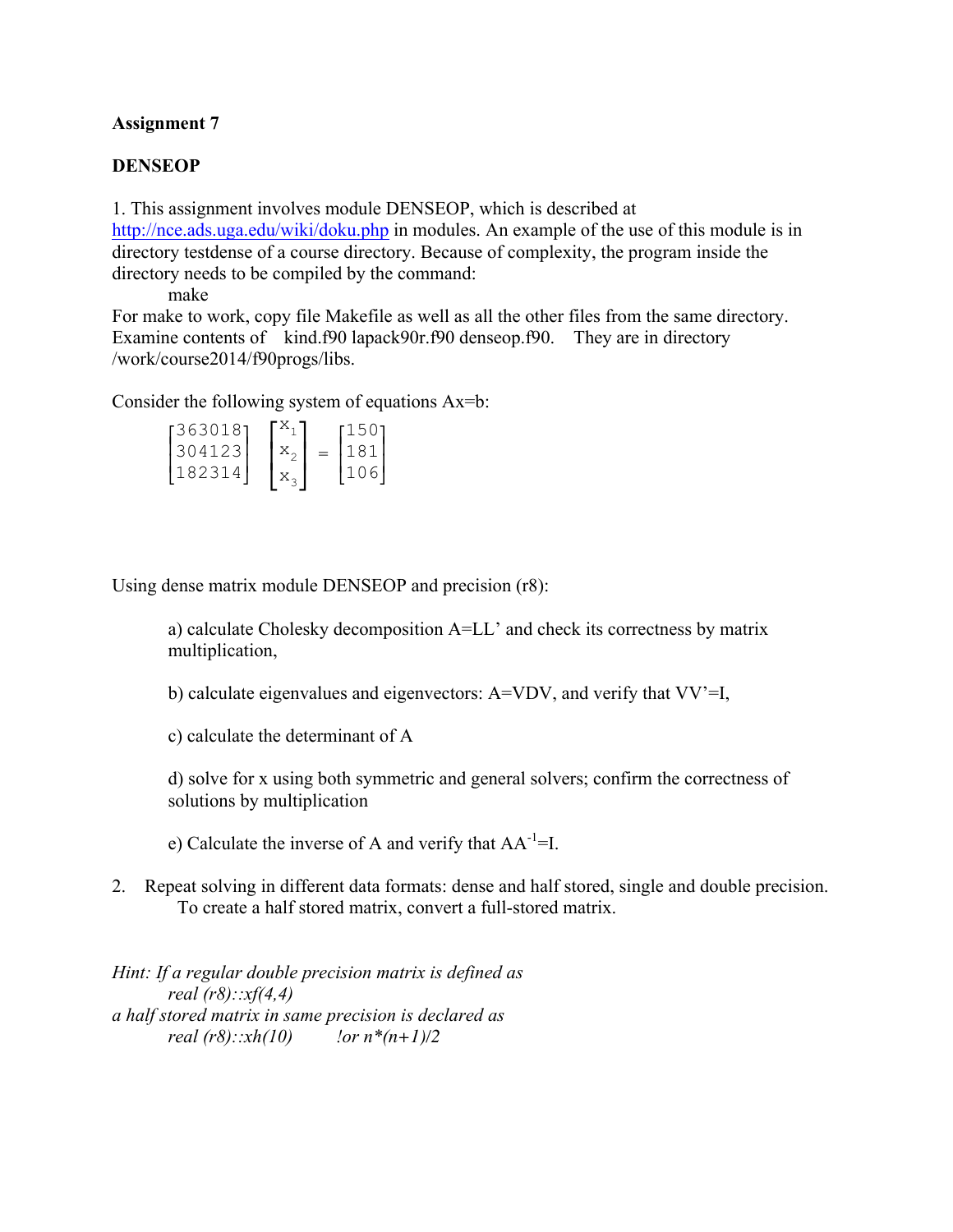### **Optional - SPARSEM, SPARSEOP**

2. The assignments include the sparse matrix module SPARSEM. An example of the use of this module is in file test.f90 in testsparse of the course directory. Because of complexity, the program inside this directory program needs to be compiled by the command:

make

For make to work, copy file Makefile as well as all the other files from the same directory.

For programs with name other than test, make and Makefile can still be used, but replace "test" with the name of your program in file Makefile.

Data structures for different matrix formats are in file sparse.f90 in directory /work/course2014/f90progs/libs/.

Consider the following system of equations Ax=b:

| [363018] |  | 1501 |
|----------|--|------|
| 13041231 |  | 181  |
| 182314   |  | 1106 |

a) Set this system of equation with densem and sparse\_hash matrices,

b) convert the format sparse hash to sparse ija,

c) print all matrices,

c) solve by iteration,

d) print sparse matrices in internal format (printm(x, 'internal')

3. Create a tridiagonal sparse matrix A(1000,1000) in densem format such that:

 $a(i,i)=10+un(0,1)$ 

 $a(i,j+1)=un(0.1)$  for  $i=1$  to 999  $a(i,i+1)=un(0,1)$  for  $i=1$  to 999

- a) Generate  $b(1000)$  from  $un(0,1)$
- b) Solve system of equations Ax=b using densem and sparse hash formats. Compare timings.

c) Convert A to sparse\_ija format and solve Ax=b using FSPAK90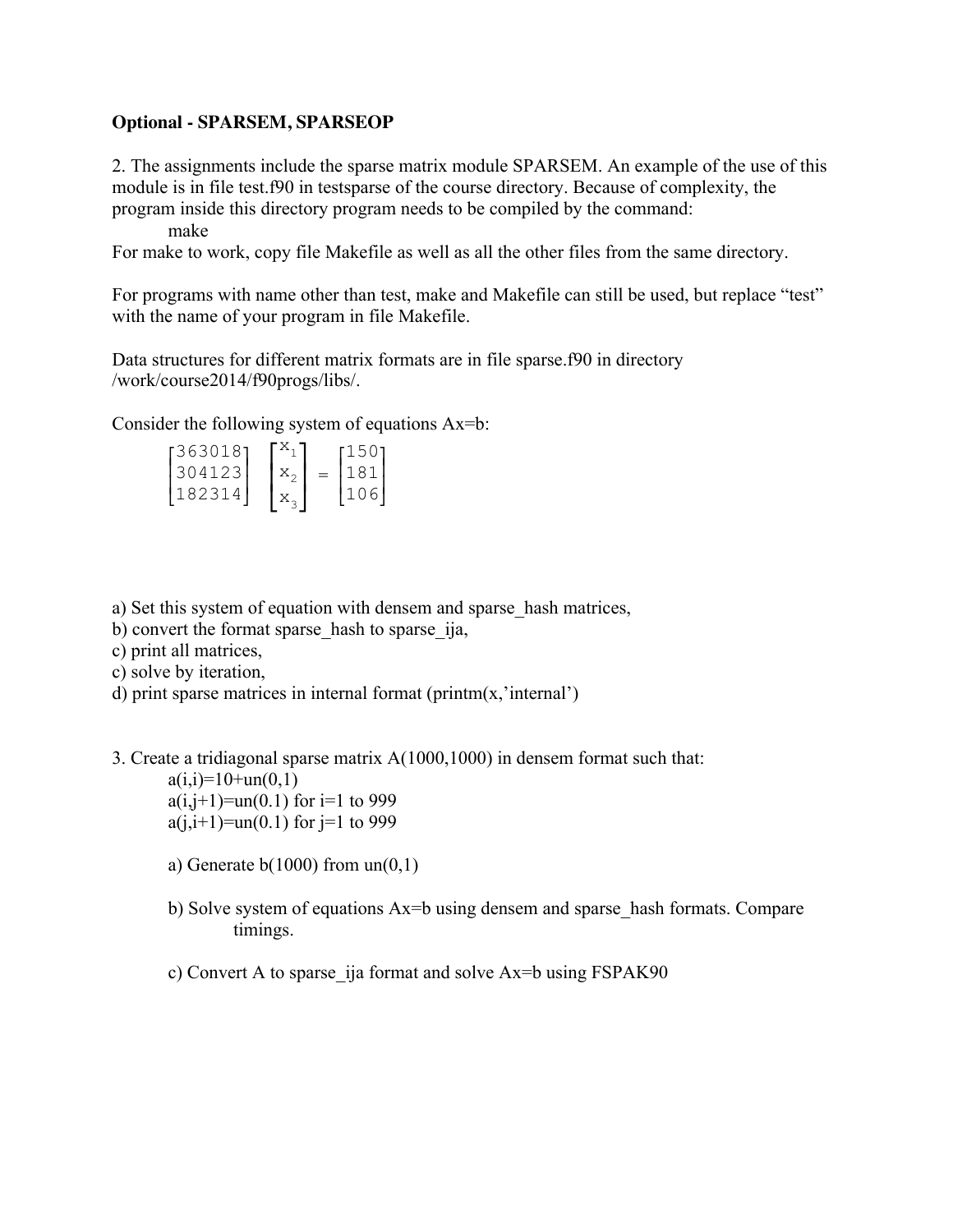### **Assignment 8**

Create a directory f90 and download file progsf90.tar.gz. This file is available at directory of the course or at nce.ads.uga.edu. Uncompress this file into a newly created directory by: tar xzvf progsf90.tar.gz

Then compile all the libraries and programs: make linux-intel make all

Each program has its own directory and its own Makefile. To recompile any program separately, go to its directory and type

make

1. Read:

a) Readme, Installation, and Makefile files in the main directory, b) Readme in directory libs. Identify programs that implement reading the parameters, sparse matrix factorization, and hash function.

2. Run blupf90 with examples specified in Appendices A-C. Examples are stored in the directory examples. Parameter files start or end with letters ex.

3. Directory test8 on the course website includes data/pedigree files for a 3 trait maternal model and a parameter file for one trait model. Run blup90 for one trait with the following solving options:

a) by default iteration (PCG),

b) by Gauss-Seidel iteration,

c) by FSPAK.

For details how to change the solving options, see blupf90.f90 and readme.blupf90 in the blupf90 directory. Also look follow links to programs and FAQ at nce.ads.uga.edu

4. For the previous data set, create a parameter file for 3 traits. Run using:

a) blupf90 with the default solver (PCG)

b) iteration on-data program bin/blup90iod2 (in course directory)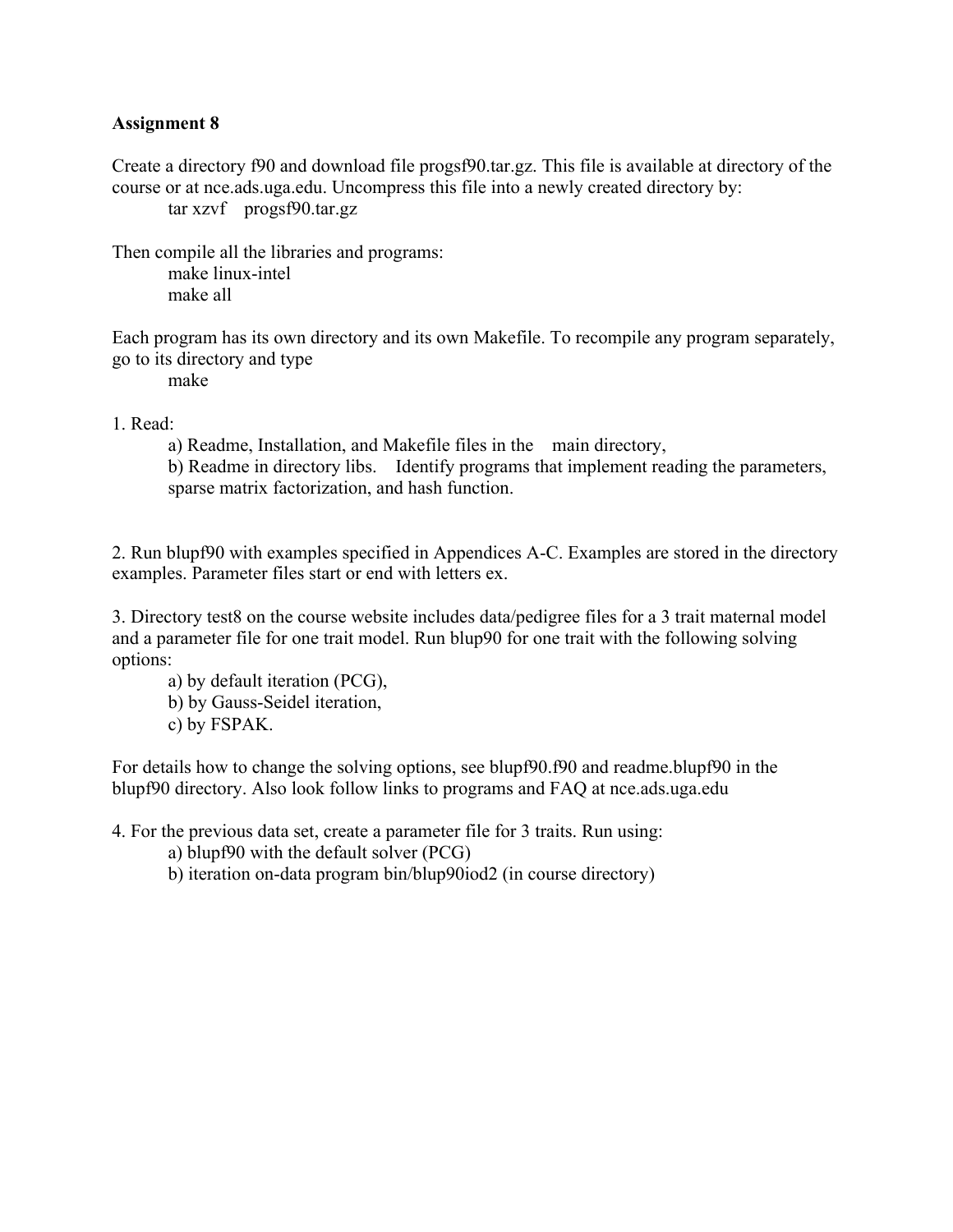3. Modify blupf90.f90 so that it calculates accuracies for the animal effect. Accuracies for an animal in equation i in a single-trait situation is defined as:

 $1-\text{LHS}^{\text{i}i}/\sigma^2$ ∠<br>a

where LHS<sup>ii</sup> is the i-th diagonal of the inverse of the left hand side.

*Suggestion: Invert by FSPAK and obtain elements of the inverse by function "getm" from module sparsem. Or use "OPTION sol se" for blupf90 - see blupf90 documentation.*

*Warning: The formulas are correct only without unknown parent groups in the model.*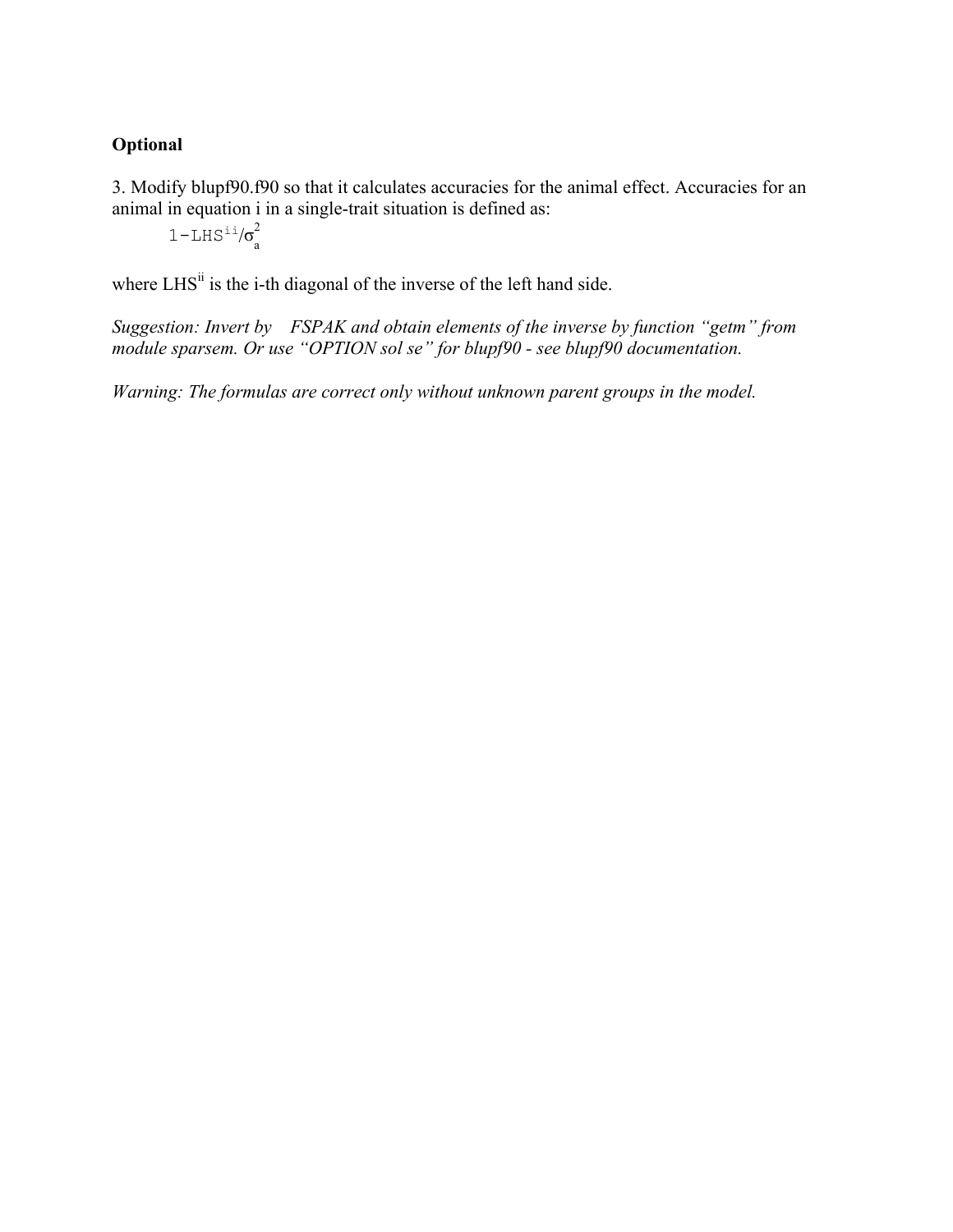## **Assignment 9**

This assignment involves the blupf90 family of programs. Binaries are available in directory f90progs/bin.

Parameter files for this exercises are in directory example. Files ending with \*99 contain data files for up to 14 type traits. Parameter file exmr99s1 uses these files for a single-trait model, and exmr99s for 3 traits.

1. Browse through FAQ for BLUPF90 programs. Read information on Input files, Frequent mistakes, and REML.

2. Calculate estimates of variance components by remlf90 and airemlf90 using one and three trait models. Record the number of rounds and CPU time. Unix (including Linux) allows for measuring the CPU time by preceding *command* with *time*, e.g., time remlf90

*Attention: if computing takes too long, only obtain approximate time per round, or terminate.*

3. Read FAQ pages on Gibbs sampling and Post-Gibbs analysis.

4. For one-trait and 3 trait models, obtain 5,000 samples using gibbs2f90. Gave burn-in of 1 and store every sample. Analyze samples with postgibbf90. Find a burn-in and estimate parameters. Re-estimate parameters with burn-in doubled. Are estimates very different?

5. Formulate conclusions. Are they similar to those in the paper "Reliable computing in estimation of variance components"?

6. Directory test8/orig contains original data for the 3 trait maternal model.

a) examine parameter file renum.par

b) run renumf90 and examine the printout and files created by renumf90

c) run blup90iod2

- d) modify renum.par so to consider only 3 generations of pedigrees
- e) run renumf90 and note the number of parents

f) run blup90iod2 and note the computing time